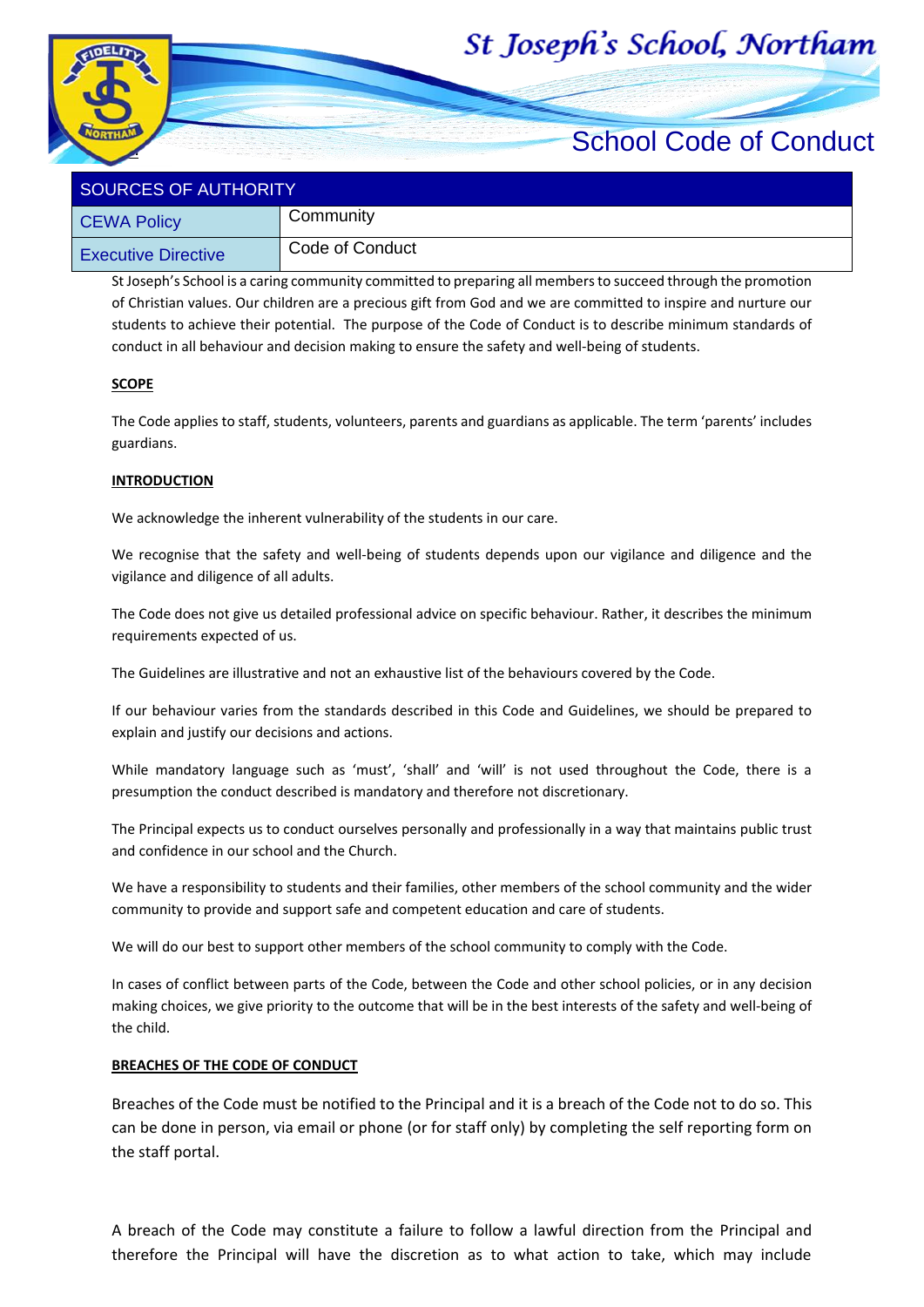counselling, professional development or sanctions under any agreement between us and the Principal. If we are a parent, volunteer or visitor, the Principal may take such action as is appropriate in our circumstances to maintain the safety and well-being of students.

The Principal must notify the appropriate authorities of any breach of the Code that was grooming behaviour: ie. deliberately undertaken with the aim of befriending and establishing an emotional connection with a student, to lower the student's inhibitions in preparation for engaging in sexual activity with the student. Examples include:

- developing relationships that could be seen as favouritism (for example, the offering of gifts or special treatment for specific students)
- being alone with a student in circumstances where we are unseen or unlikely to be randomly interrupted
- initiating unnecessary physical contact with students or doing things of a personal nature that a student can do for themselves, such as toileting or changing clothes
- engaging in personal disclosures (including personal contact details), or exchanges containing sexual content with or in the presence of a student
- organising contact with a student or their family outside of school without the Principal's knowledge and/or consent (e.g. tutoring, sport coaching).
- having any non-curriculum related online contact with a student (including via digital media) or their family
- using any personal digital media account to contact students or their family
- photographing or videoing a student without the consent of the parent
- being in the presence of a student whilst under the influence of alcohol or non-medically prescribed drugs or offering either to a student

The Principal must notify the appropriate authorities of any breach of the Code that was sexual abuse of a child: ie sexual behaviour in circumstances where:

- the student is the subject of bribery, coercion, a threat, exploitation or violence;
- the student has less power than another person involved in the behaviour; or
- there is a significant disparity in the developmental function or maturity of the child and another person involved in the behaviour.

**Principal –** Andrea Woodgate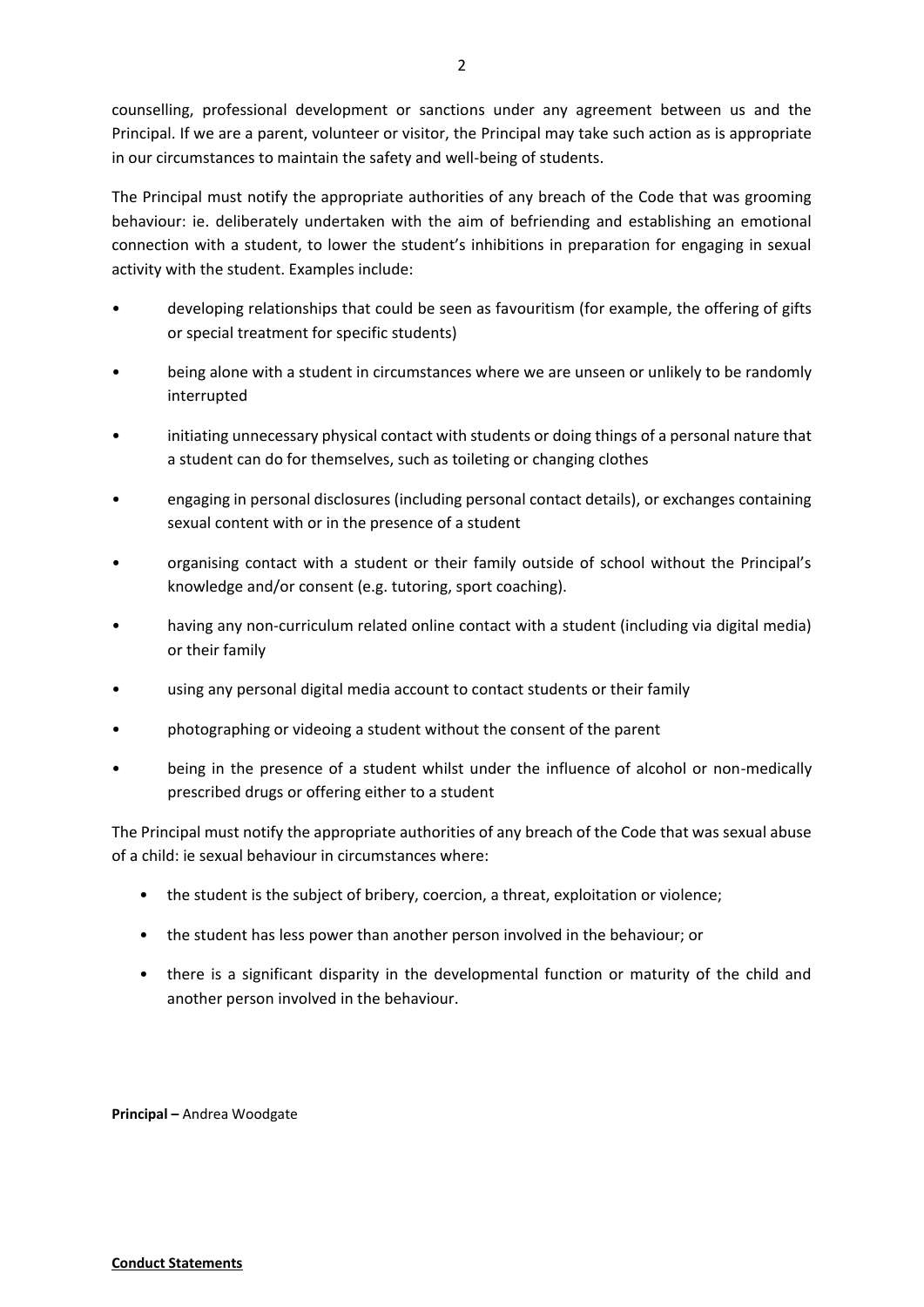1. We act safely and competently.

2. We give priority to students' safety and well-being in all our behaviour and decision making.

3. We act in accordance with the values of the Gospel as defined in the Code of Ethical Conduct.

4. We conduct ourselves in accordance with laws, agreements, policies and standards relevant to our relationship with the school community.

5. We respect the dignity, culture, values and beliefs of each member of the school community.

6. We treat personal information about members of the school community as private and confidential.

7. We give impartial, honest and accurate information about the education, safety and well-being of students.

8. We support all members of the school community in making informed decisions about students.

9. We promote and preserve the trust and privilege inherent in our relationship with all members of the school community.

10. We maintain and build on the community's trust and confidence in Catholic schools and the Church.

11. We act reflectively and ethically.

12. We allow students to have a voice in their education, safety and well-being.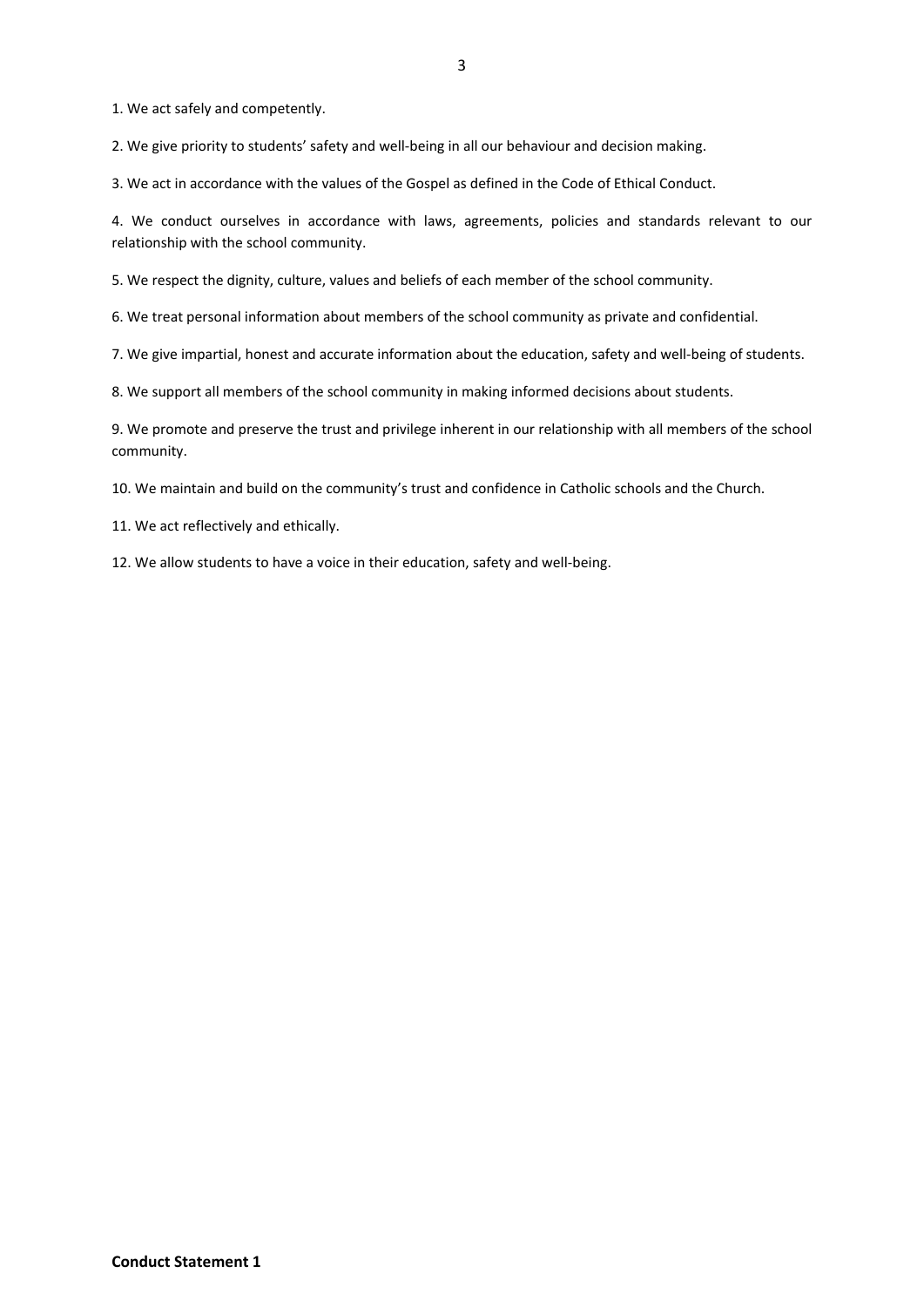## **We act safely and competently.**

## **Guidelines**

1. We are expected to put the safety of students ahead of every other relevant but secondary consideration.

2. In doing so, we are expected to act within the scope of our expertise and role within the school community.

3. If the safety and well-being of a student requires skills and experience outside our core competencies, we must refer the student to the appropriate expert.

4. We are personally responsible, within the context of our position in the school community, for the provision of safe and competent student education. It is our responsibility to maintain the competence necessary to fulfil our role. Maintenance of competence includes participation in ongoing professional development to maintain and improve knowledge, skills and attitudes relevant to our role in our school.

5. We recognise that the Principal, staff, parents and students assess our ability to act safety and competently based on our behaviour and decision making, and we do likewise in our assessment of them. We are responsible for conducting ourselves in all things such that there is no speculation, doubt or ambiguity that we do so in the best interests of students. We must take reasonable steps to avoid situations where our decisions or behaviour could be interpreted as putting students at risk. We must also notify the Principal as soon as possible if we found ourselves in such a position of ambiguity so that we can explain the circumstances.

6. We recognise each student's and their parents' right to receive accurate information; be protected against foreseeable risk of harm; and be involved in and informed about decisions in relation to their education.

7. We perform our role in the school within our professional or industry competency and according to school policies and any standards or codes applicable to our profession or industry.

8. We notify an appropriate person or the Principal of any information relevant to maintaining student safety and well-being, or any observation of questionable, unethical or unlawful behaviour, including breaches of this Code, and intervene to safeguard the student if the circumstances require it.

9. We ensure that any information we receive, relevant to the safety and well-being of students, is either acted upon by us in the best interests of the student if we are the relevant decision maker, or passed to the relevant decision maker for them to act.

10. We perform our work in a safe and competent manner that is not compromised by personal health limitations, including the use of alcohol or other substances that may alter our capacity to act safely. If our health threatens our ability to work safely and competently, we have a responsibility to seek assistance to address our health needs. This may include making a confidential report to an appropriate authority.

11. We perform duties in partnership with parents and school staff and in accordance with the standards of our profession or industry (e.g. Teachers Registration Board).

12. We perform duties in accordance with wider standards relating to safety and quality in education and student care and responsibility for a safe school, such as those relating to occupational health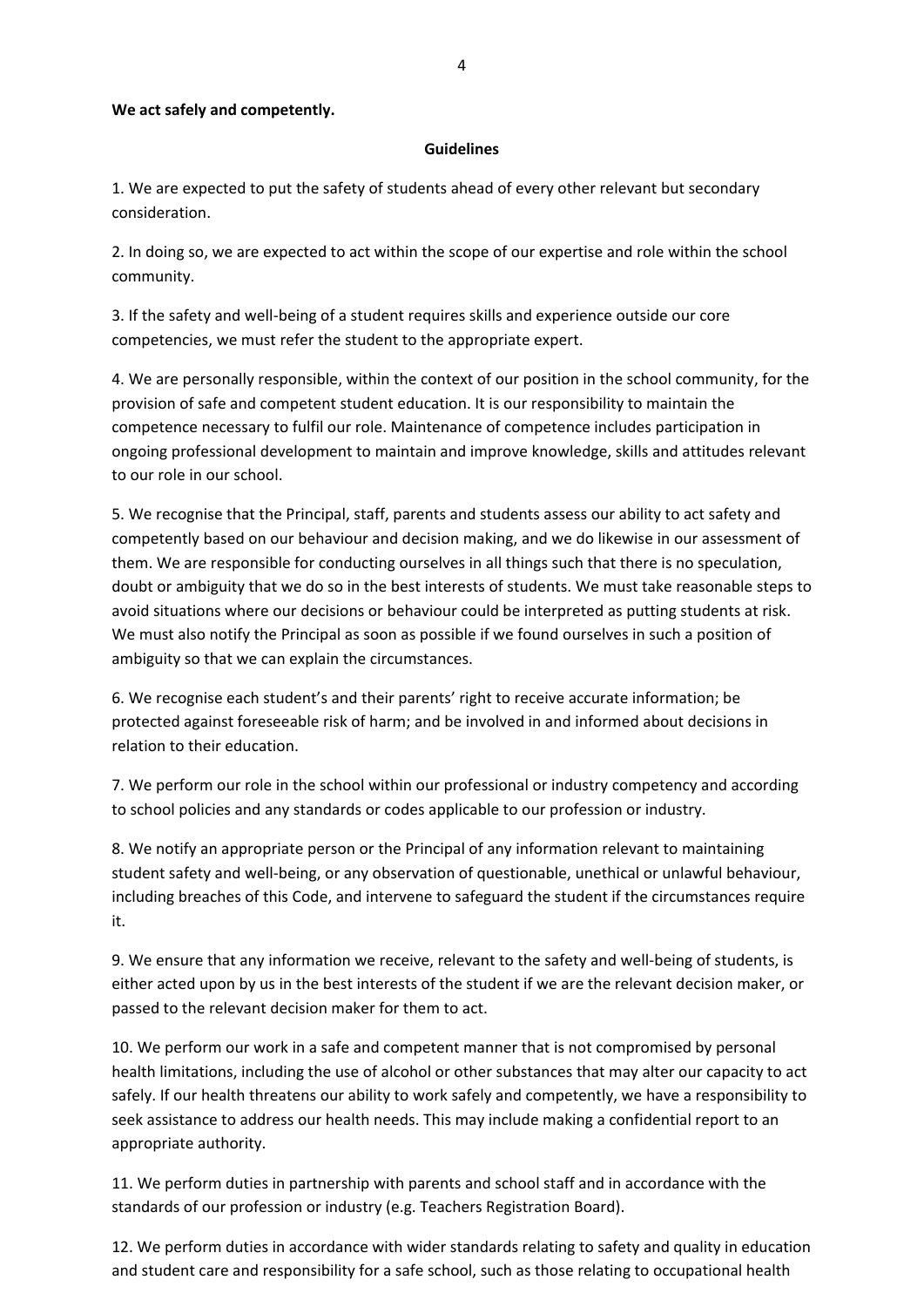and safety, mandatory and critical incident reporting, and participation in incident analysis and formal open disclosure procedures.

13. We make decisions about students based on their age, ability, and in the best interests of the student's sense of security, and physical, social, emotional and mental safety.

14. We seek advice, assistance and second opinions from experts and Principal as necessary.

## **Conduct statement 2**

## **We give priority to students' safety and well-being in all our behaviour and decision making.**

## **Guidelines**

1. We accept that we and all adults have individual and joint responsibility for the safety and wellbeing of students.

2. We ensure the safety and well-being of students are the primary focus of our actions and decisions and take precedence over any other considerations including the reputation of the school and our own needs.

3. We support the safety, health and well-being of each student, promoting and supporting decisions and behaviour that contribute to the student's self-confidence, safety and well-being.

4. We do not behave in any way that risks creating ambiguity about whether we are acting in the best interests of a student.

5. We respectfully communicate in plain language and in a way the student and those supporting their education can understand so they may fully participate in that education.

6. We support informed decision making by advising the student as appropriate and those supporting their education about education options, and assist the student and their supporters to make informed decisions about that education.

7. We endeavour to ensure the voice of the student is heard as appropriate, taking into account age and circumstances.

8. We seek out, welcome, and learn from information relevant to the safety and well-being of students in any form, including advice, disclosures, complaints, criticisms, feedback and performance reviews. We look for opportunities to engage in formal and informal group and self-reflection and professional development about our own and others' decisions so that we and the school can learn and continuously improve.

9. We recognise that all information about students collected by school staff is done so on behalf of the Principal and for the benefit of the student. Therefore, all information is disclosed to and accessible by all who have a need to know it in order to support the education, safety and well-being of the student.

10. We respectfully advocate for the safety and well-being of students above all other considerations.

11. We recognise the importance that students' education continues without interruption or disturbance.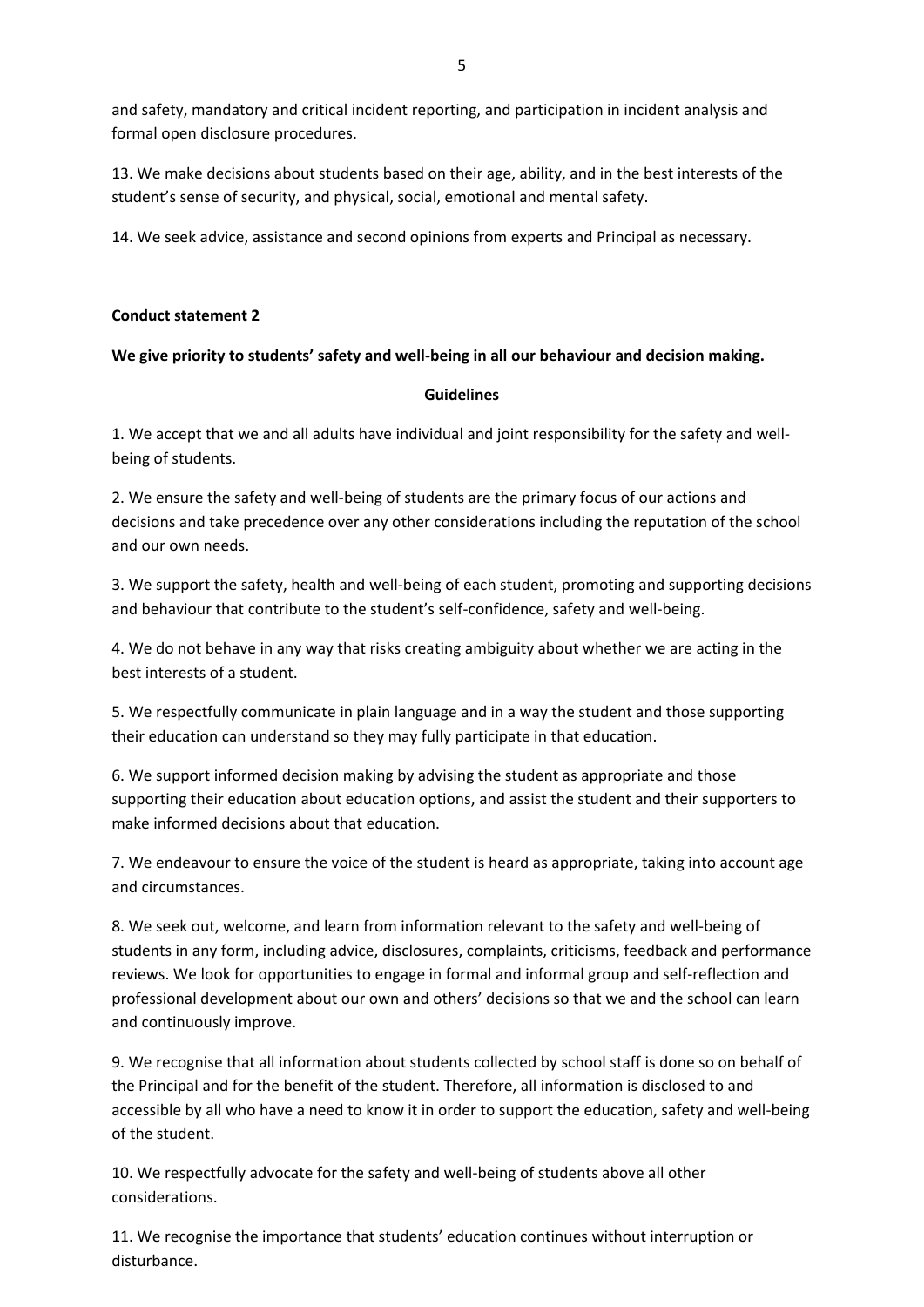12. We disclose to the Principal any information that a reasonable person would recognise may be relevant to the safety and well-being of students so that the Principal may make appropriate decisions to manage any risk to them. This includes any relationship with any person who may have been accused of harming children or acting unsafely towards them.

13. We recognise that students and their parents are entitled to assume that the sole focus of our engagements with students is to educate them within a safe environment that puts their well-being above all else. We understand that this trust by parents and students puts the onus on us to use our relationship with students solely for their education. We use all engagements with students and their parents, whether in person, through a third party, or via digital media for the purpose of teaching the curriculum.

14. We do not accept gifts or benefits that could be viewed as a means of influencing our objective decision making.

## **Conduct statement 3**

# **3. We act in accordance with the values of the Gospel as defined in the Code of Ethical Conduct.**

## **Guidelines**

1. We are mindful that our decisions and behaviour are opportunities for students and others to see Gospel values in action and how faith integrates with life. Therefore we are responsible for educating ourselves and anyone we lead on the content of those values, and their practical application in our decision making.

2. We acknowledge that as a member of a Catholic school community, we are required to strive to develop and live out our relationships with all people in a manner that is based on Gospel values as defined in the CECWA Code of Ethical Conduct.

3. We accept that as a member of a Catholic school community, our conduct reflects on Catholic Education and the Church, and therefore we must strive to uphold the letter and spirit of the Code of Ethical Conduct.

4. We are called upon by the Code of Ethical Conduct act in a manner that is:

- Based on Christian ethics
- Professional
- Timely
- Contextually appropriate

5. The Code of Ethical Conduct requires us to take an ethical approach based on the living out of Gospel values which find expression in:

- Respect for the dignity of each person
- Acknowledgment of the giftedness of each person
- Commitment to building positive relationships
- Confidentiality
- Accountability

6. Respecting dignity is based on: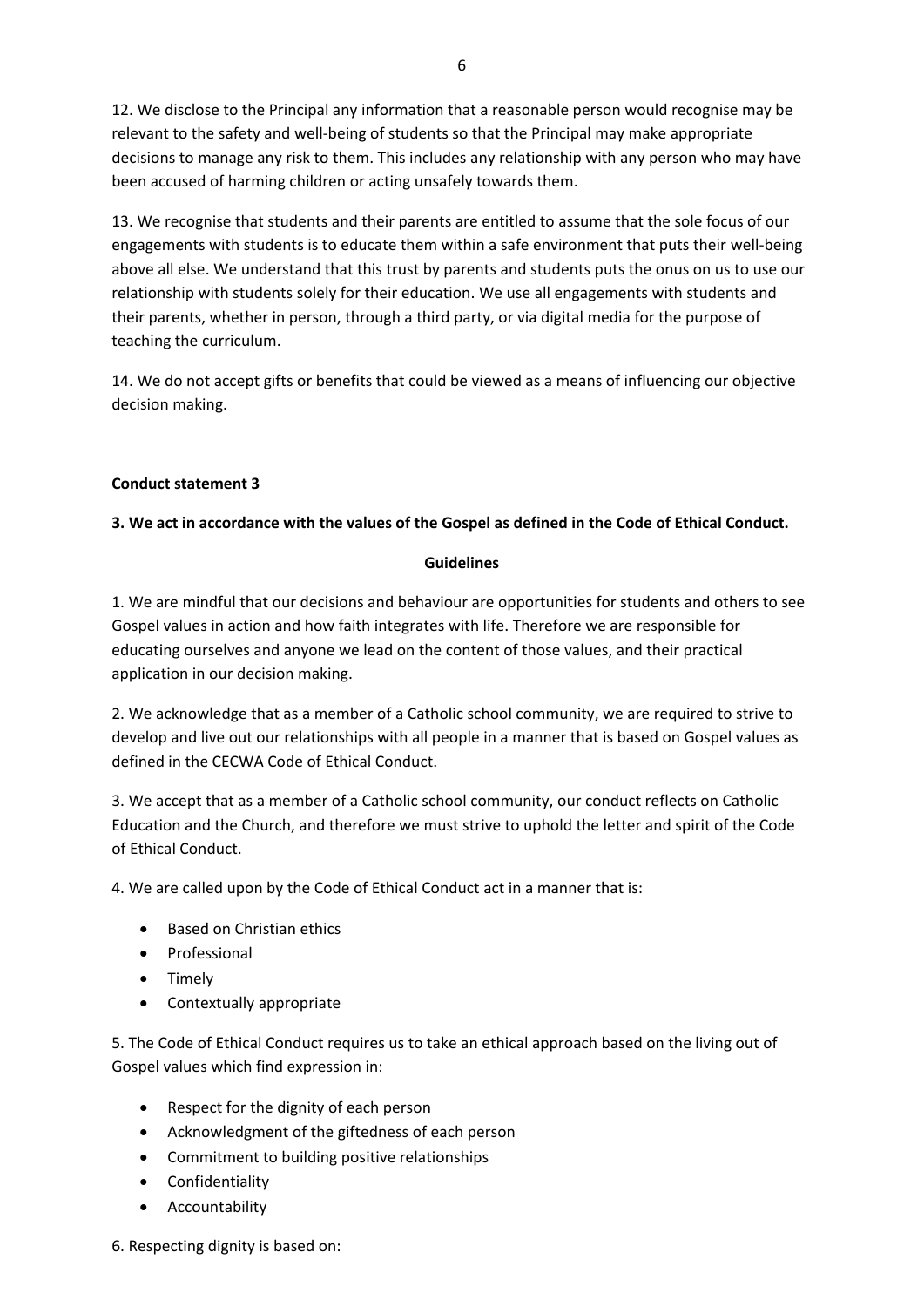- A conscious appreciation of the sacredness of the individual's creation
- A sensitivity to the fact that each individual has emotions, fears, hopes and an innate goodness which flows from creation in the image of God

7. Recognising the giftedness of others involves:

- Discerning these gifts
- Naming and acknowledging these gifts
- Empowering individuals and groups to use their gifts

8. Fostering positive relationships which flow from being:

- Welcoming and open
- Honest and loyal
- Trusting and trustworthy
- Willing to share knowledge, skills, resources and insights

9. Committing to appropriate confidentiality based on:

- Respect for others
- Professionalism

10. Committing to:

- The Mandate of the Bishops of Western Australia
- The acceptance of responsibility for any action or initiative at a personal and professional level.

## **Conduct statement 4**

# **We conduct ourselves in accordance with laws, agreements, policies and standards relevant to our relationship with the school community.**

## **Guidelines**

1. Our relationships with other members of the school community is defined by whatever written or verbal agreement has given rise to that relationship. If we are a member of staff, it is our employment agreement. If we are a parent, or acting in a parental capacity, it is the student's enrolment agreement. If we are a member of the school board, it is our school board constitution. If we are a visitor, it is in accordance with the permission of the Principal to be on school grounds on condition that we act safely and competently.

2. If we witness the unlawful or unsafe conduct of any other member of the school community, or breaches of policy or this Code, whether in teaching, administration, school support services, or while engaging with students in person or via digital or other media, we have both a responsibility and an obligation to notify such conduct to the Principal or an appropriate authority and take other action as necessary to protect students.

3. Where we notify the Principal or a delegate of unsafe conduct, including breaches of this Code, and that notification fails to produce an appropriate response in the circumstances, we may take the matter to an appropriate external authority.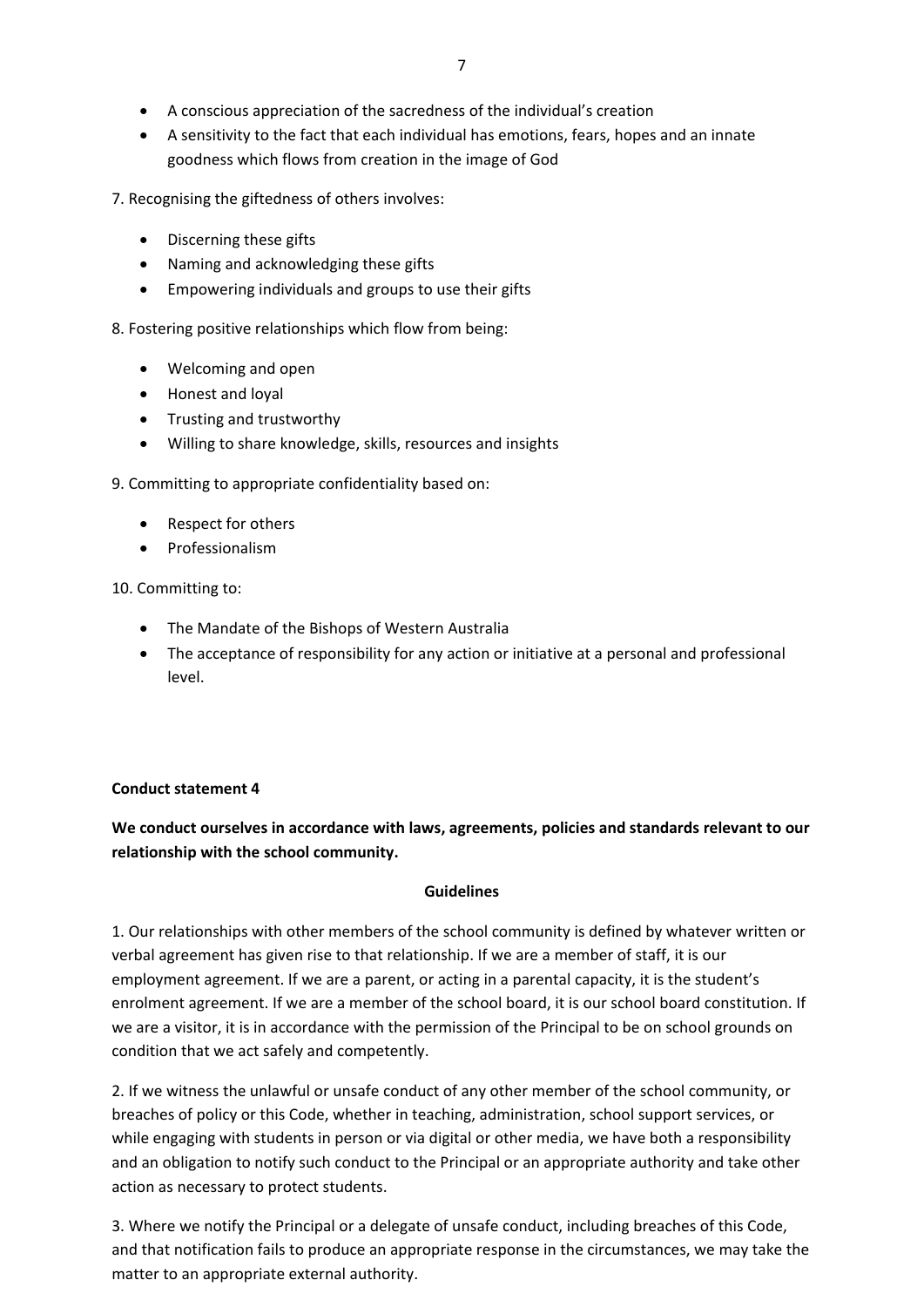4. We respect both the person and property of students and their families, and of other members of the school community, and the property and finances of the school.

## **Conduct statement 5**

## **We respect the dignity, culture, values and beliefs of each member of the school community.**

## **Guidelines**

1. We respect both the person and capacity of each member of the school community, treat them with dignity, show respect for their culture, values, and beliefs.

2. We interact with members of our school community in an honest and respectful manner.

3. We perform our duties and conduct our relations with students and members of the school community with fairness and justice. This includes taking appropriate action to ensure the safety and quality of the education and care of students are not compromised because of harmful or prejudicial attitudes about culture, ethnicity, gender, sexuality, age, religion, disability, spirituality, political, social or health status.

4. In planning and providing education and school support services, we uphold the standards of culturally safe and competent care. This includes according due respect and consideration to the cultural knowledge, values, beliefs, personal wishes and decisions of each member of the school community. We acknowledge the changing nature of families and recognise that families can be constituted in a variety of ways.

5. We do not express racist, sexist, homophobic, ageist and other prejudicial and discriminatory attitudes and behaviours toward any member of the school community. We take appropriate action when observing any such prejudicial and discriminatory attitudes and behaviours.

6. In making professional judgements in relation to the interests and rights of a member of the school community, we do not contravene the law or breach the human rights of any person.

## **Conduct statement 6**

# **We treat personal information about members of the school community as private and confidential.**

## **Guidelines**

1. We use personal information in accordance with our school Privacy Policy.

2. We have ethical and legal obligations to treat personal information as confidential. We protect the privacy of each member of the school community by treating the information gained in the relationship as confidential, restricting its use and disclosure to the purposes defined in our school Privacy Policy.

3. If a third party asks for access to personal information, we must take reasonable steps to confirm the identity of the third party, and that it is lawful to disclose the information to them. We must inform the member of the school community that we have disclosed their personal information unless we are satisfied that there are legal reasons for not doing so.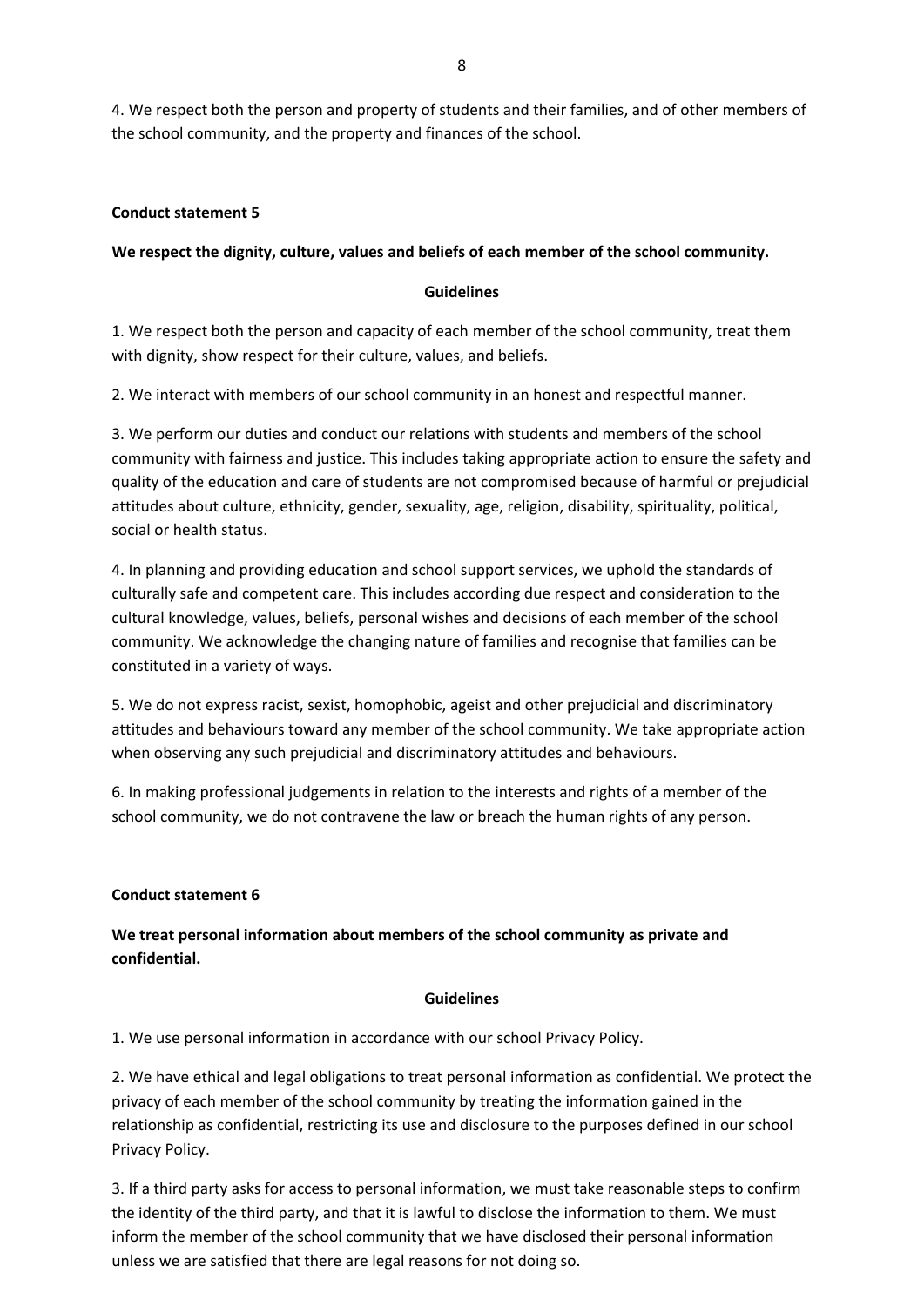4. We seek advice if we identify a conflict between protecting personal information and any resulting risk to the safety and well-being of a student.

5. We create and keep accurate records of conversations about significant decisions involving the safety and well-being of students.

## **Conduct statement 7**

# **We give and seek the best, honest and most accurate information about the education and care of students.**

## **Guidelines**

1. We give and seek accurate advice relevant to the education, safety and well-being of students, based on primary rather than secondary sources.

2. We fully explain the advantages and disadvantages of any options so all involved can participate constructively in decision making to deliver the best results for the student.

3. We accurately represent the role we play in the education, safety and well-being of students.

4. Where the education, safety or well-being of a student requires expert knowledge or experience, we seek these out for the benefit of the student.

5. We seek out first hand sources of information directly from parents, colleagues and experts, or in documents and policies when making decisions or giving advice rather than relying on hearsay, opinion, rumour or assumptions.

## **Conduct Statement 8**

# **We support all members of the school community in making informed decisions about students.**

## **Guidelines**

1. We recognise that parents are the first educators of their children and equal partners in the education of students.

2. We understand that each member of the school community has skills, experience and knowledge that may be a unique resource that can be directed to towards the safety and well-being of students.

3. We actively share information about students with their parents and the Principal so that they may make informed decisions about students. We listen to everyone with courtesy and respect.

4. We treat the opinions of parents and school staff about the education and well-being of students with respect and dignity, even if we do not agree with it or believe it is misinformed or misguided.

5. We use plain language with appropriate style, tone and level in our written or verbal communication, particularly when expressing technical or expert advice, and we actively seek confirmation that we have been understood.

6. We engage with all parents equally and fairly, regardless of their relationship status, mindful that, in the absence of court orders to the contrary, each parent has equal and joint parental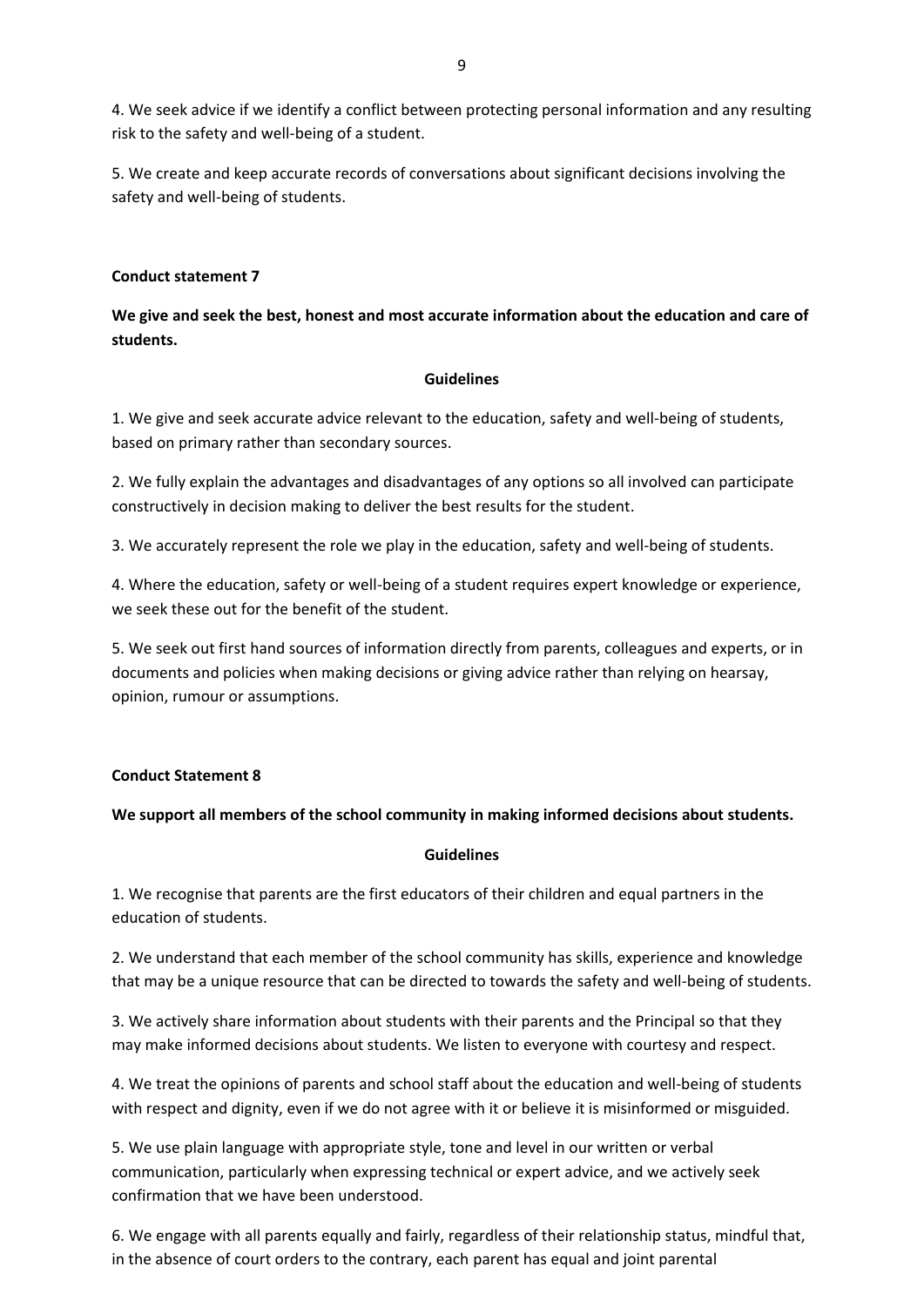responsibility for their child. We do not allow our opinions about the behaviour of parents to prevent us from engaging openly and honestly with each of them about their child's education.

7. We continue to inform and engage with a parent about the education and well-being of their child on the assumption that it is in the student's best interests to do so, regardless of the parent's level of engagement with us or the child. We respect any decision by a parent to disengage with us or their child, and we remain open to re-engage in the future.

8. We act to strengthen, preserve, restore and promote positive relationships between the student and their parents, family members, and those significant to the student, regardless of any breakdown in these relationships.

9. We do not use the behaviour of either parent as a reason for denying them or their child access to information or support from the school that are in the best interests of the student, unless doing so would place the student or school community at risk of harm.

## **Conduct statement 9**

**We promote and preserve the trust and privilege inherent in our relationship with all members of the school community.**

## **Guidelines**

1. We promote and preserve the trust inherent in our relationship with students and with their parents.

2. We recognise that an inherent power imbalance exists within our relationship with students that may make the students and their family vulnerable and open to exploitation. We actively preserve the dignity of all people through practised kindness and by recognising the potential vulnerability and powerlessness of each student and their family. We recognise that the power relativities between us and a student can be significant, particularly where the student is very young, has a disability, a difficult family background, has cultural differences, or experiencing emotional turmoil. This vulnerability creates a power differential in our relationship with students that must be recognised and managed with care.

3. We take reasonable measures to establish a sense of trust to protect the physical, psychological, emotional, social and cultural well-being of each student. We protect students who are vulnerable, including but not limited to students with disability, from exploitation and harm.

4. We have a responsibility to maintain appropriate boundaries with students and to actively support other adults to do likewise, including bringing to their attention any failure to do so.

5. We may have personal or recreational relationships outside our school role with students' families and friends, or with school staff. We are aware that dual relationships may compromise student care and well-being. In cases of overlap or conflict between our dual relationships, we act with the primary intent of the safety and well-being of the student, which may require us to withdraw from a social relationship.

6. We do not engage in any behaviour with a student that could be interpreted by a reasonable person as being an unprofessional friendship with the student.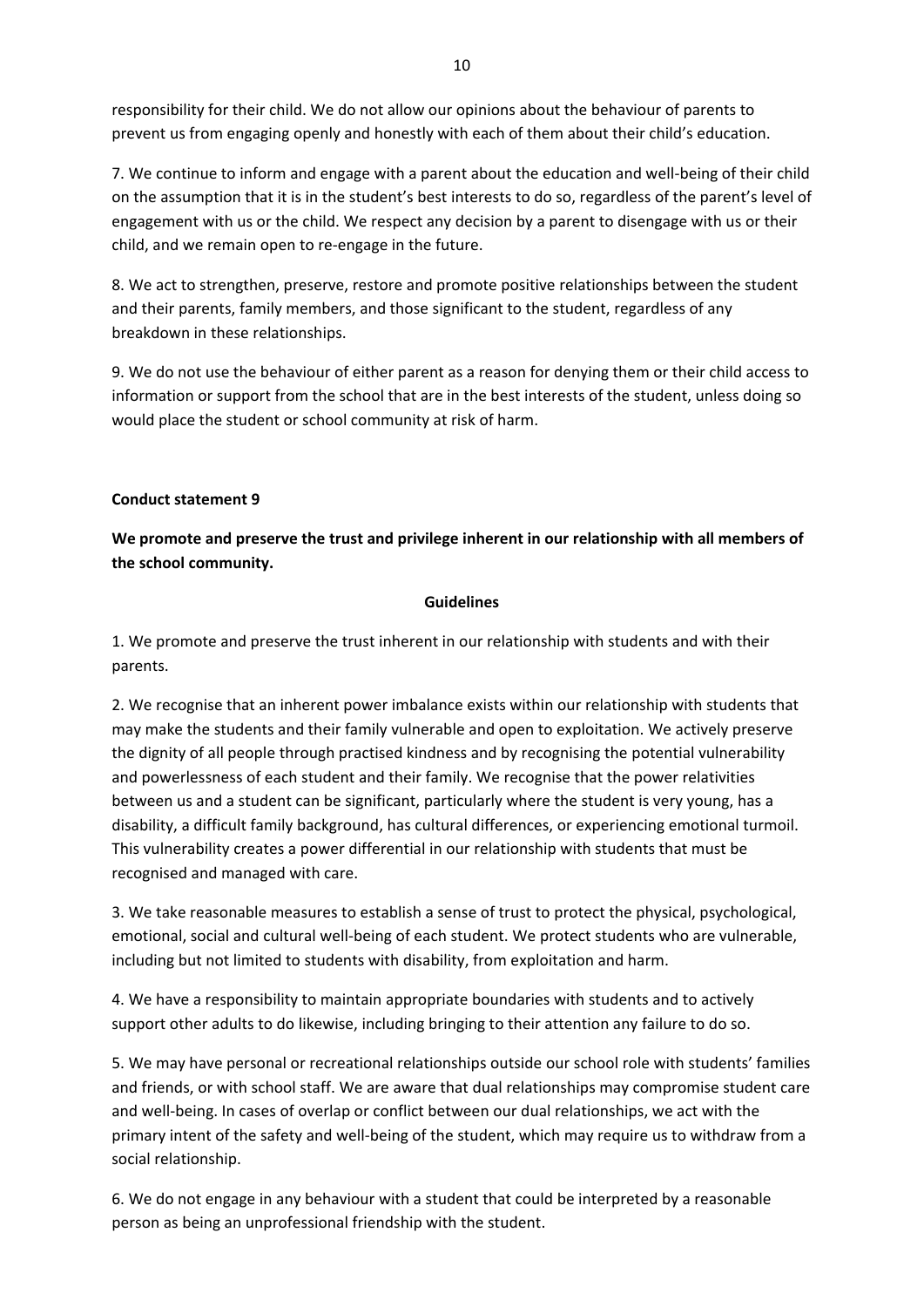7. We do not engage in any behaviour with a student that a reasonable person could interpret as creating an opportunity to engage in emotional, physical or sexual intimacy with a student.

8. We recognise that the power imbalance between us and students means that the onus is on us to avoid any ambiguity or misunderstanding by a student or third party about our intent in our behaviour towards them.

9. We understand that the power imbalance between us and students means a student is unable to give their consent to engaging in emotional, physical or sexual intimacy with us, regardless of the legal age of consent, or the student's age or maturity. We must therefore not seek nor rely on such express or implied consent from a student to engage in an intimate relationship.

10. We understand that the power imbalance between us and students may continue to influence students' choices beyond the date when they cease to be students at our school. We must therefore not engage in emotional, physical or sexual intimacy with a former student within two years of them ceasing enrolment at our school, or them turning 21, whichever occurs latest.

11. We take all reasonable steps to ensure the safety and security of the possessions and property of students and their families that are in our care.

12. We do not knowingly mislead parents or make misrepresenting statements to them, or withhold information relevant to their ability to make informed decisions about their children unless required by law.

13. We recognise that there may be rare exceptions to full disclosure to parents. Such disclosure of information may compromise law enforcement or other risk management processes, or the privacy and reputation of those involved. We seek legal or other expert advice in resolving such situations, recognising that parents have the right to know about any risk to their children.

## **Conduct statement 10**

**We maintain and build on the community's trust and confidence in Catholic schools and the Church.**

#### **Guidelines**

1. Our conduct maintains and builds public trust and confidence in our school, other members of the school community, and the Church.

2. Any unlawful and unethical actions in our personal life risk adversely affecting both our own and the school's reputation in the eyes of the public. If the good standing of either us or the school was to diminish, this might jeopardise the inherent trust between the school and parents, as well as the community more generally, necessary for effective relationships and the best education of students.

3. We notify the Principal of our involvement in any criminal investigation or other legal process that may undermine trust and confidence in our judgement or care of students.

4. We consider the interests of the school and the Church when exercising our right to freedom of speech and participating in public, political and academic debate, including publication.

5. We never place the reputation of the school above the safety and well-being of students.